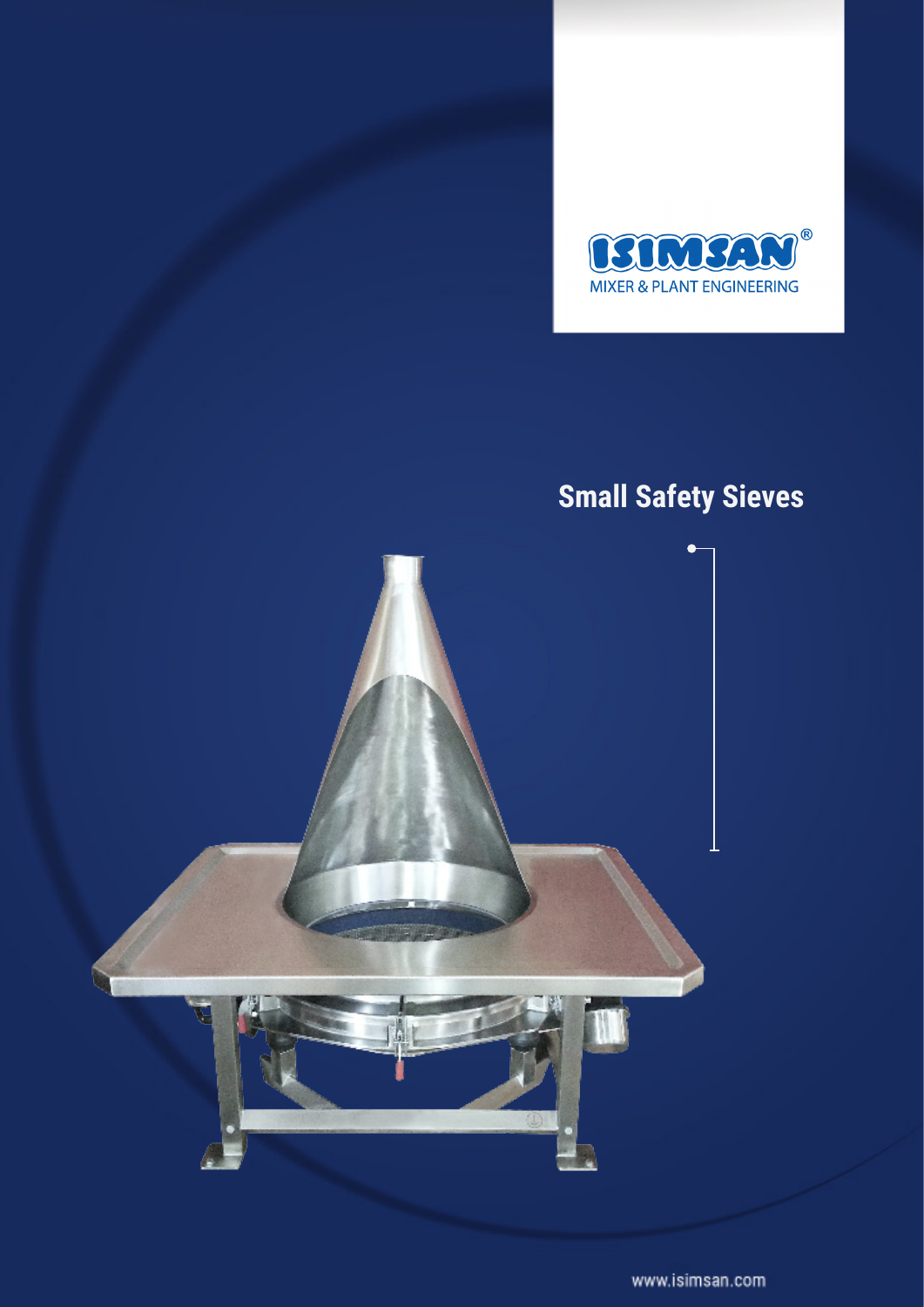# **PRODUCT INFORMATION**



Small Safety Sieve Systems protects industrial facilities from contamination and damage. Large particles are trapped by the safety sieve and are not transferred to the next material flow. The safety sieve separates the agglomerates so that the next material flow runs smoothly.

#### **APPLICATIONS**

- Food
- Animal feed
- Fertilizers
- Chemicals
- Pharmaceuticals
- Building materials

### **DESCRIPTION**

Isımsan is producing safety sieves in one size class. The small sieve system is robust and easy to handle. The vibration sieve system is considering high hygiene standards and includes dust exproof engines.

#### **CERTIFICATIONS**

Isımsan manufactures according to the following International directives and regulations:

- CE 2006/42/EC (machinery directive)
- CE 2014/29/EU (pressure vessel directive) GMP (Good Manufacturing Practices)
- 
- ATEX product line 2014/34/EU
- EHEDG hygiene guidelines
- 
- CE 2014/68/EU (pressure vessel directive) FDA (U.S. Food and Drug Administration)
	- EAC (EuroAsia Comformity)

Isımsan is certified in terms of quality management (ISO 9001), environmental standards (ISO 14001), welding technology & supervision (ISO 3834 & 14731) and control technology (2006/42/EC).





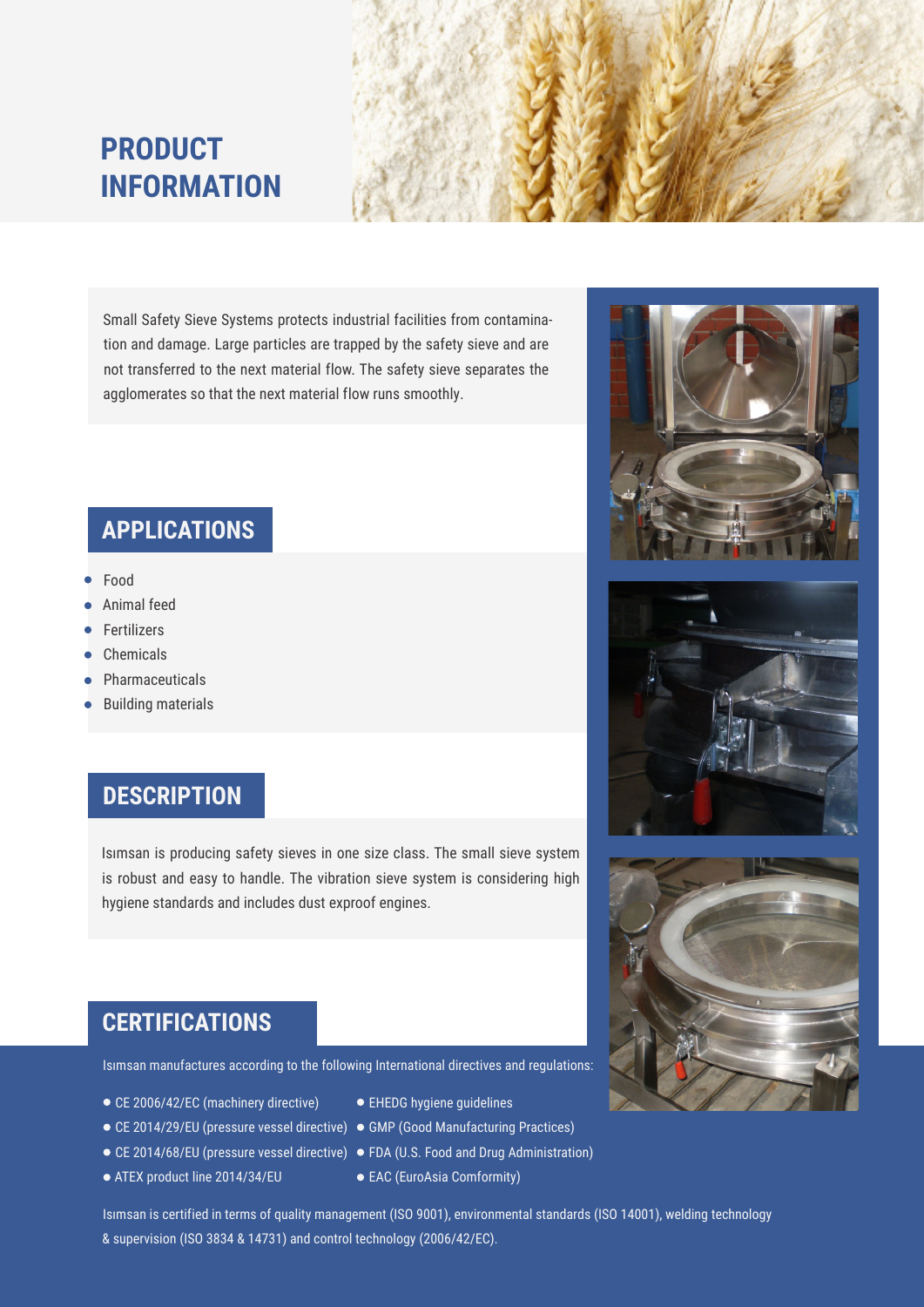

## **CONSTRUCTION DETAILS**

The construction of safety sieve systems can be performed in compliance with customer specific requirements. Sieve tests and analyzes can be done at Isımsan's technical center.

#### **FEATURES**

**Gas piston:** 2 pieces **Vibrating engine:** 2 x at the side **Screen mesh:** 0,3 - 5,35 mm **Number of screens:** 1 **Seperating parts:** top cover, body, sieve, seals, clamps, engine **Screen area: 0.48 m<sup>2</sup> Size:** Ø 780 **Screen form:** circle **Hertz:** 50 **Material:** stainless steel 1.4301 (others upon requiest) **Surface:** brushed, not threated, mirror polished **Power:** 2 x 0,28 kw **Body size:** 1.300 x 1.415 x 1.290 mm (others upon requiest)

### **OPTIONS**

- Pneumatic valves
- Magnet boxes









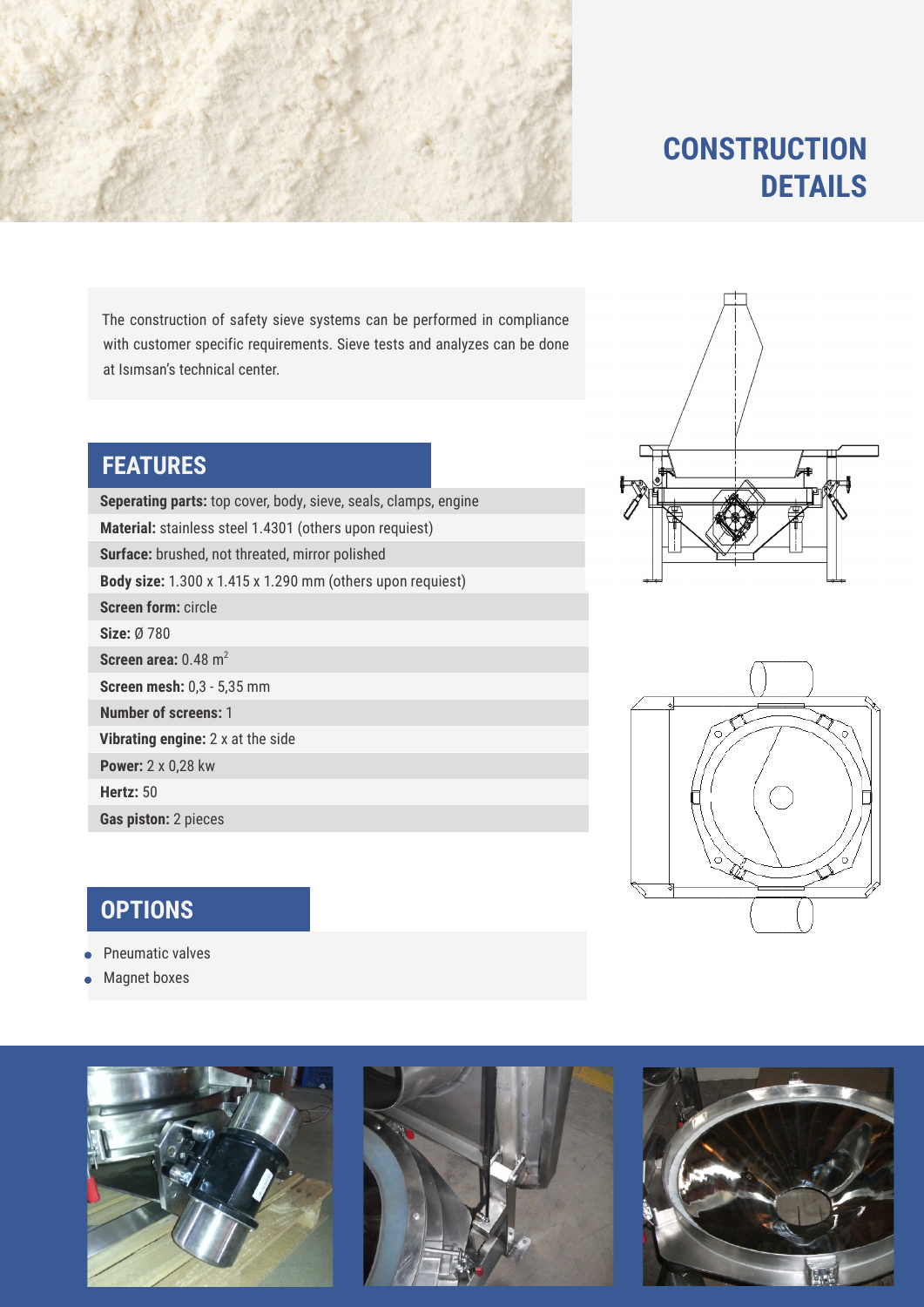

# **SMALL SAFETY SIEVES**

The table below refers to the standart performance according to the features as follows:

**Material:** Stainless Steel 1.4301 (AISI 304) **Surface:** Not Threated (exterior), **Screen Geometry:** Circular

Polished (interior)

| <b>Sieve</b><br>size | <b>Sieve</b><br><b>Diamater</b> | <b>Weight</b> | <b>Vibrating</b><br><b>Motor</b> | <b>Driving</b><br><b>Force</b> |
|----------------------|---------------------------------|---------------|----------------------------------|--------------------------------|
| m <sup>2</sup>       | mm                              | kq            | Quantity                         | kW                             |
| 0,5                  | ~800                            | 130           |                                  | 0,28                           |
|                      |                                 |               |                                  |                                |

Isımsan is designing safety sieves also individually according to customer specifications. This includes the choice of material, drive models, feeding and discharging systems and as well of other equipment too.



### **CERTIFICATIONS**

Isımsan manufactures according to the following International directives and regulations:

- CE 2006/42/EC (machinery directive)
- CE 2014/29/EU (pressure vessel directive)
- CE 2014/68/EU (pressure vessel directive)
- ATEX product line 2014/34/EU
- EHEDG hygiene guidelines
- GMP (Good Manufacturing Practices)
- FDA (U.S. Food and Drug Administration)
- EAC (EuroAsia Comformity)

Isımsan is certified in terms of quality management (ISO 9001), environmental standards (ISO 14001), welding technology & supervision (ISO 3834 & 14731) and control technology (2006/42/EC).